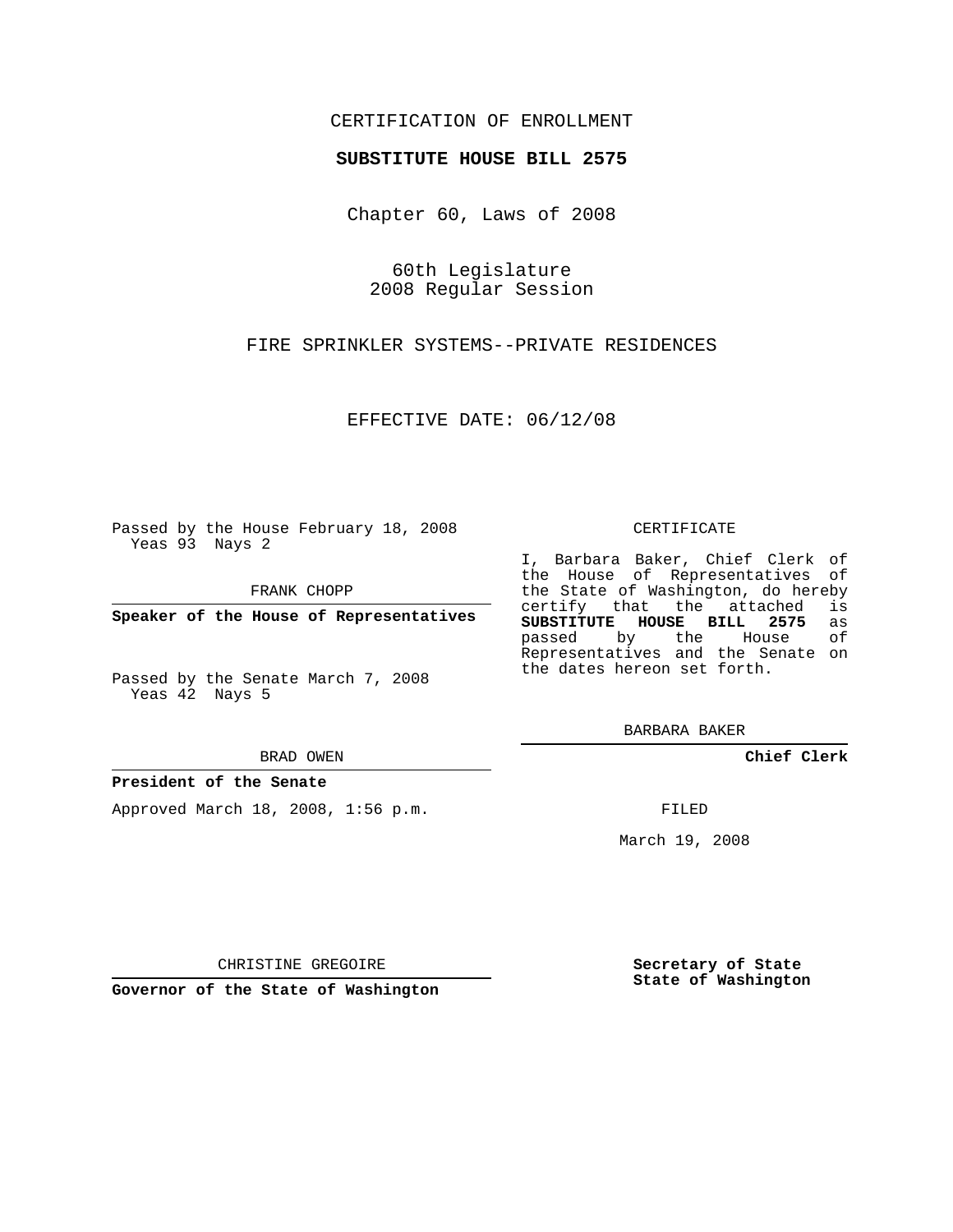# **SUBSTITUTE HOUSE BILL 2575** \_\_\_\_\_\_\_\_\_\_\_\_\_\_\_\_\_\_\_\_\_\_\_\_\_\_\_\_\_\_\_\_\_\_\_\_\_\_\_\_\_\_\_\_\_

\_\_\_\_\_\_\_\_\_\_\_\_\_\_\_\_\_\_\_\_\_\_\_\_\_\_\_\_\_\_\_\_\_\_\_\_\_\_\_\_\_\_\_\_\_

Passed Legislature - 2008 Regular Session

**State of Washington 60th Legislature 2008 Regular Session By** House Local Government (originally sponsored by Representatives Simpson, Ormsby, and Wood)

READ FIRST TIME 02/05/08.

 AN ACT Relating to fire sprinkler systems in private residences; and creating new sections.

BE IT ENACTED BY THE LEGISLATURE OF THE STATE OF WASHINGTON:

 NEW SECTION. **Sec. 1.** The legislature recognizes that fire sprinkler systems in private residences can prevent catastrophic loses of life and property, but that financial, technical, and other issues often discourage property owners from installing these protective systems.

 In response to these recognized benefits and circumstances, the legislature intends the state building code council to convene a technical advisory group to examine issues, barriers, and incentives pertaining to private residential fire sprinkler systems. The legislature further intends the council to develop recommendations for eradicating barriers that prevent the voluntary installation of sprinkler systems in private residences and to report the findings of the advisory group. The legislature expects the efforts of the council and the advisory group to prove beneficial in developing new and successful approaches to protecting the lives and property of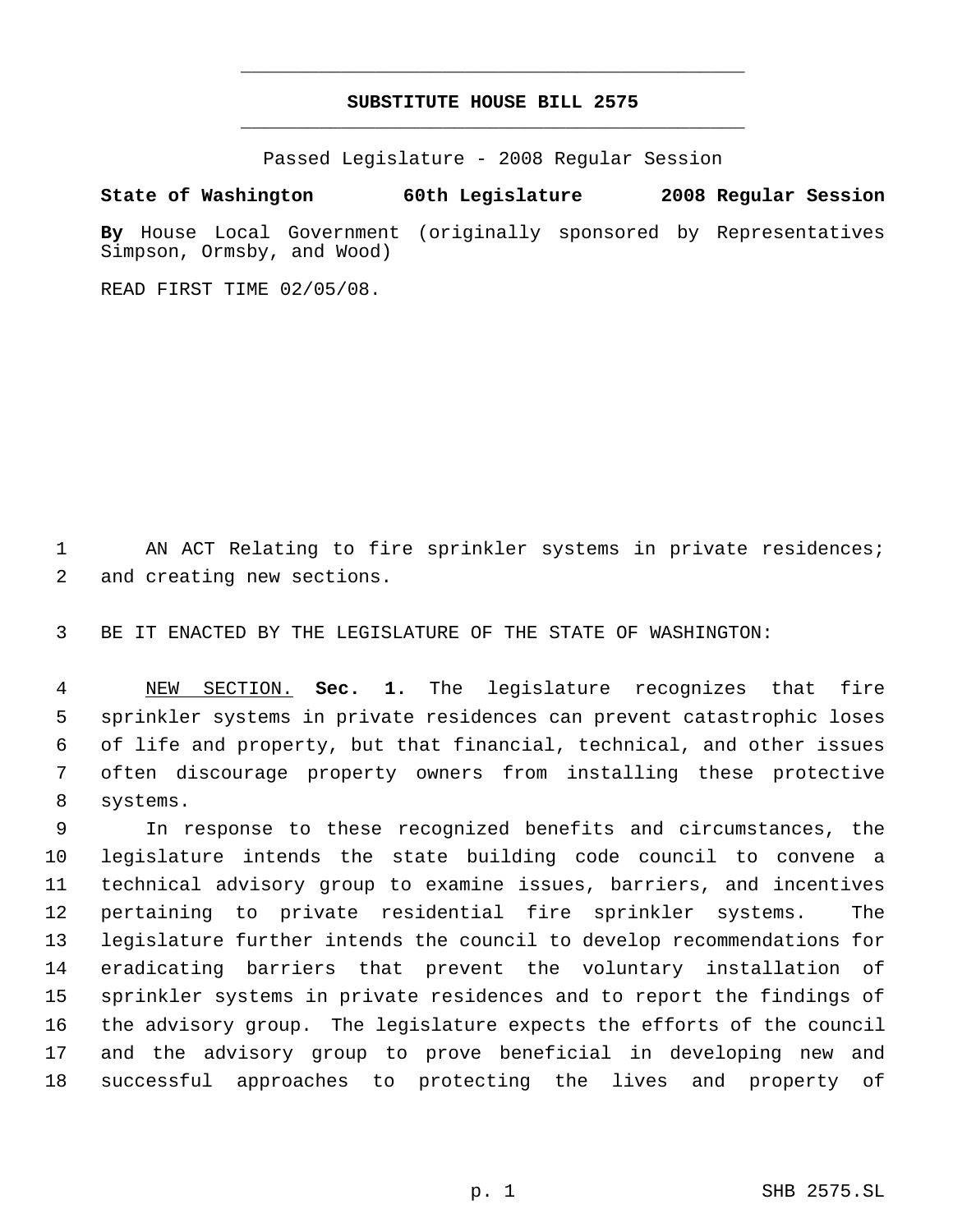Washingtonians by promoting the installation of sprinkler systems in private residences.

 The legislature does not intend to establish an actual or implied mandate for the installation of private residential fire sprinkler systems, nor does the legislature intend to diminish or otherwise affect the regulatory authority of local governments.

 NEW SECTION. **Sec. 2.** (1) The state building code council must convene a technical advisory group on private residential fire sprinkler systems. The advisory group must research and review policies and procedures pertaining to private residential fire sprinkler systems, including technical, statutory, and liability issues, that promote or discourage the installation of sprinkler systems in private residences.

- (2)(a) The advisory group must consist of representatives from:
- (i) A city association;
- (ii) A county association;
- (iii) A building officials association;
- (iv) A special purpose water-sewer district association;
- (v) A public utility district association;
- (vi) A mutual water company;
- 21 (vii) The department of health;
- (viii) The department of ecology; and
- (ix) The insurance industry.
- (b) The advisory group must also consist of:
- (i) The state director of fire protection or his or her designee;
- (ii) A local fire marshal;
- (iii) A licensed residential sprinkler fitter;
- (iv) A licensed residential fire sprinkler contractor;
- (v) An architect;
- (vi) A residential builder; and
- (vii) Other representatives deemed necessary by the council to fulfill the requirements of this section.

 (3) The state building code council must: (a) Develop recommendations for eradicating barriers that prevent the voluntary installation of sprinkler systems in private residences. Recommendations under this subsection (3) must consider the work of the